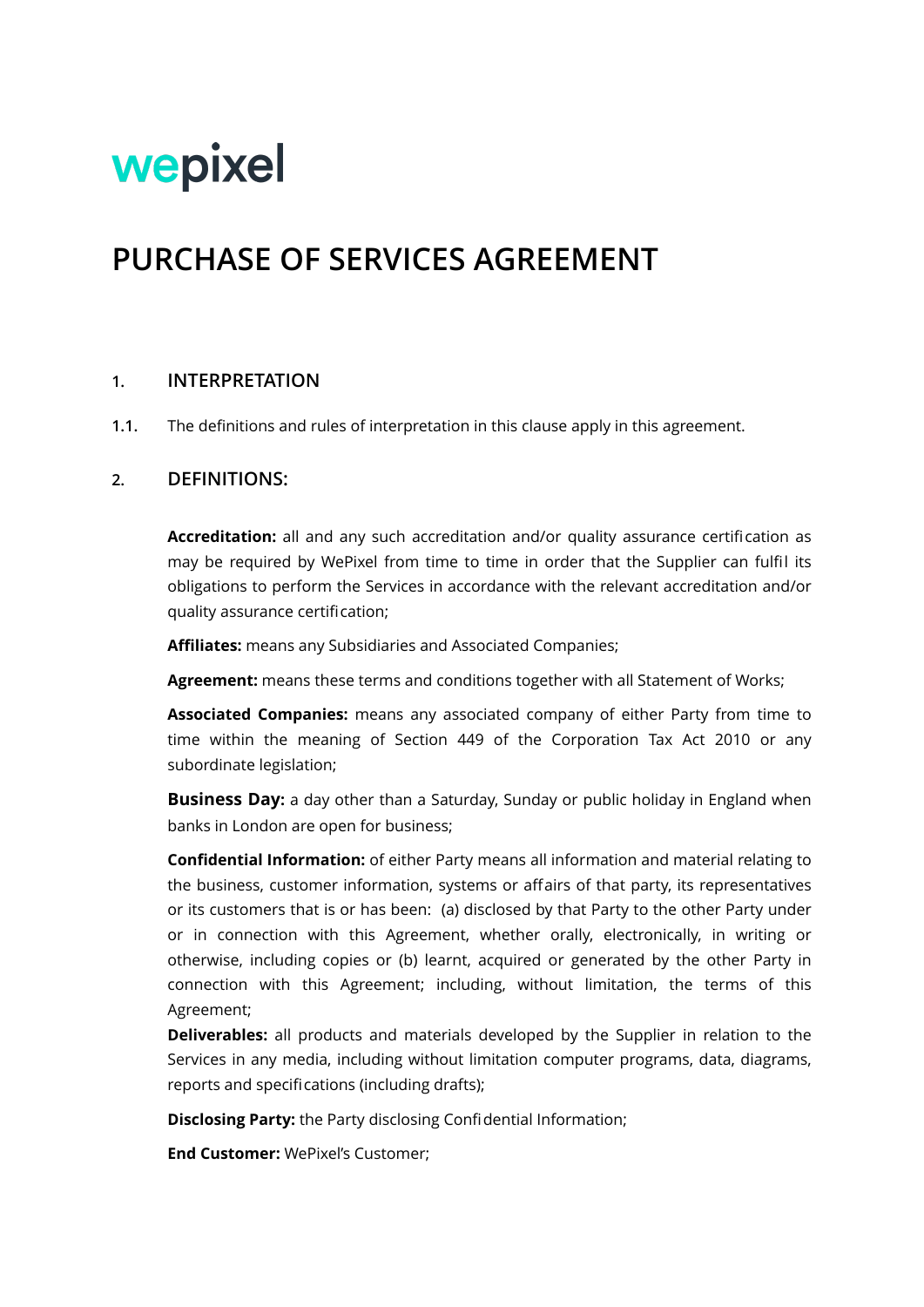**Intellectual Property Rights:** patents, rights to inventions, copyright and related rights, trade marks, trade names, domain names, rights in get-up, rights in goodwill or to sue for passing off, unfair competition rights, rights in designs, rights in computer software, database right, topography rights, moral rights, rights in confidential information (including without limitation know-how and trade secrets) and any other intellectual property rights, in each case whether registered or unregistered and including all existing and future rights capable of present assignment, applications for and renewals or extensions of such rights, and all similar or equivalent rights or forms of protection in any part of the world;

**WePixel Parties:** means WePixel, any Affiliates of WePixel, any End Customer, any Affiliates of any End Customer, any Replacement Supplier and any Affiliates or direct or indirect subcontractors of any Replacement Supplier (and "WePixel Party" shall be construed accordingly);

**WePixel's Responsibilities:** WePixel's obligations as set out in Clause [4;](#page-4-0)

**Man Day:** a day of not less than eight hours spent working on the Services;

**Milestones:** means any date set out in the relevant Statement of Work for the performance of any Service or the supply of any Deliverable, as the case may be;

**Parties:** means WePixel and the Supplier (and "Party" shall be construed accordingly);

**Personnel:** means, in respect of a Party, its employees, agents and subcontractors;

**Receiving Party:** the Party receiving Confidential Information;

**Replacement Supplier:** any third party supplier of Services or services similar or equivalent to the Services (or any part thereof) appointed by WePixel (or its Affiliates) or by any End Customer (or its Affiliates) from time to time;

**Services:** the consulting and related services to be supplied, and obligations to be performed, by the Supplier as more particularly set out in the Statement of Work;

**Statement of Work:** means the statement of work describing the Services and setting out the timetable and responsibilities for the provision of the Services by the Supplier in accordance with the Contract;

**Subsidiaries:** means any subsidiary of either party from time to time within the meaning of Section 1159 of the Companies Act 2006 or in any subordinate legislation made under the Companies Act 2006. In the case of WePixel, it means WePixel Limited and / or any Affiliate of WePixel Limited;

**Supplier Parties:** means the Supplier, any Affiliates of the Supplier and any direct or indirect subcontractors of any such party and their Affiliates (and "Supplier Party" shall be construed accordingly); and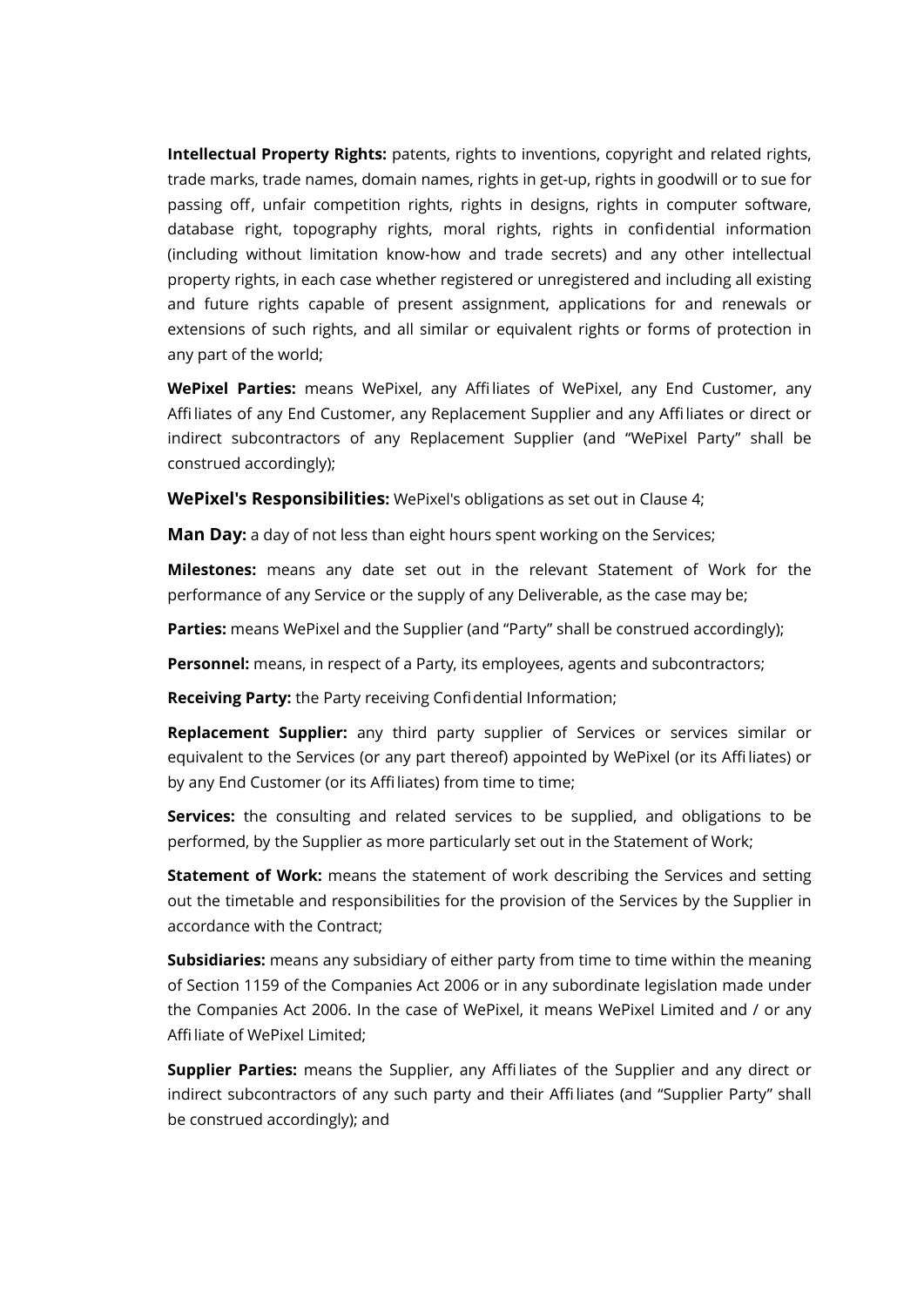**VAT:** value added tax chargeable under English law for the time being and any similar tax.

- **2.1.** Headings do not affect the interpretation of this agreement.
- **2.2.** Except where the context otherwise requires, words denoting the singular include the plural and vice versa, words denoting any gender include all genders, and words denoting persons include firms and corporations and vice versa.
- **2.3.** A reference to a law is a reference to it as it is in force for the time being taking account of any amendment, extension, application or re-enactment and includes any subordinate legislation for the time being in force made under it.
- **2.4.** Any Affiliate of WePixel or the Supplier may enter into a Statement of Work, and each such Affiliate of WePixel will be deemed to be WePixel and each such Affiliate of the Supplier will be deemed to be the Supplier, under an Agreement with respect to any such Statement of Work. The Supplier will be liable for the performance of the obligations of its Affiliates pursuant to a Service Contract. WePixel and its Affiliates will be able to enforce this Agreement on the Supplier. Both Parties shall make this Agreement available to its Affiliates.
- **2.5.** Nothing in the Agreement is intended or shall be construed to create a relationship of agency or partnership between the Supplier and the Client and it is expressly understood that neither the Supplier nor any of its Staff are employees or agents of the Client. Accordingly, except as expressly authorised herein, no party shall have any authority to act or make representations on behalf of the other party, and nothing herein shall impose liability on a party in respect of any liability incurred by another party to a third party.
- **2.6.** If there is an inconsistency between any provisions of this Agreement and the Provisions of the Statement of Work, the provisions of this Agreement shall prevail in preference to the Statement of Work.

# **3. APPLICATION OF CONDITIONS**

**3.1.** These terms and conditions shall apply to all Services requested by WePixel from Supplier. A separate agreement for the Services on these terms and conditions, together with any additional terms recorded in writing in the Statement of Work by the parties as applicable, shall come into force on the date on which each Statement of Work is agreed in writing between the parties (a "Contract"). No Statement of Work shall be binding on WePixel unless and until accepted by WePixel in writing.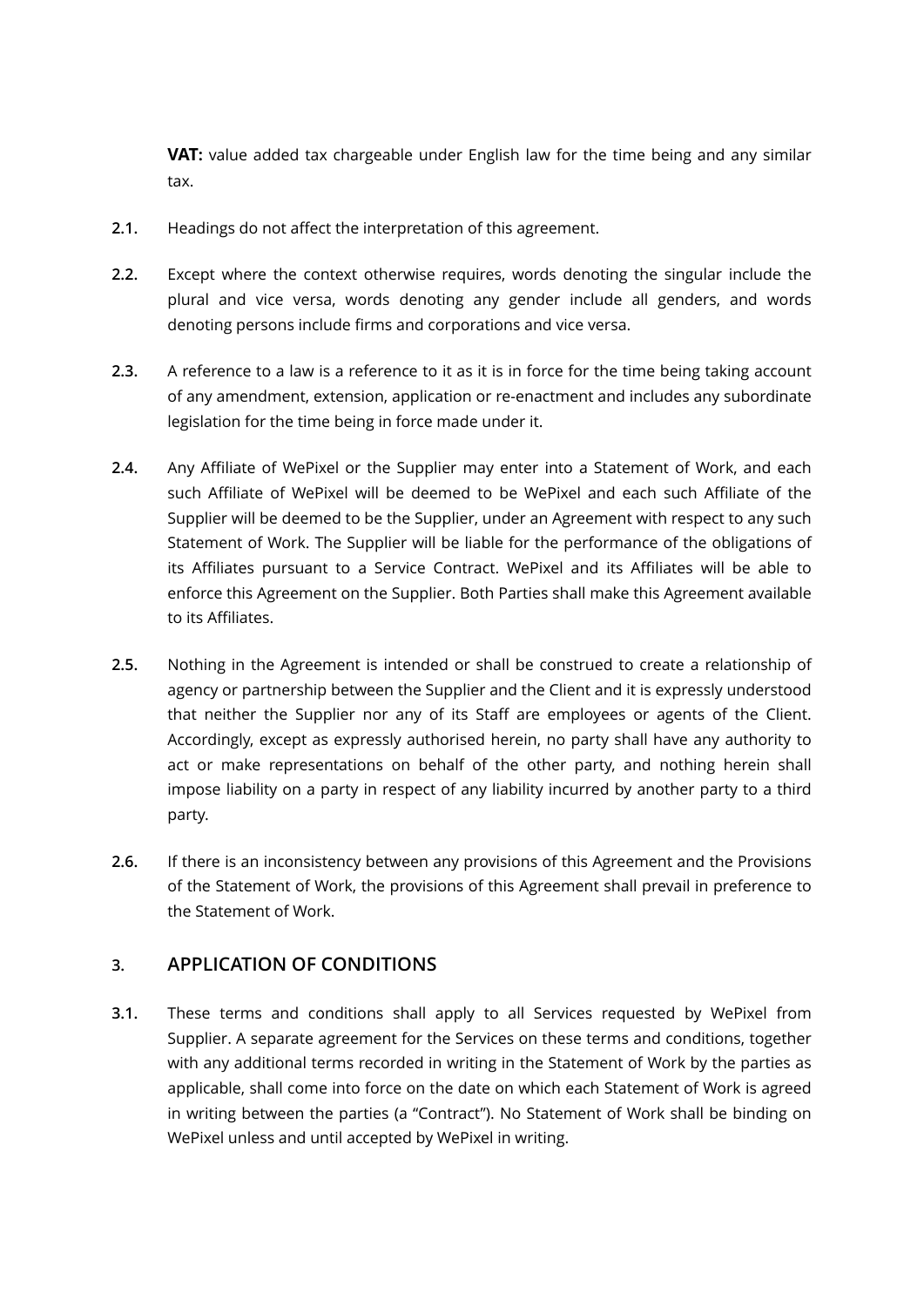- **3.2.** Both parties acknowledge that they are bound to comply with all schedules and Statements of Work that have been accepted by WePixel in writing.
- **3.3.** These conditions shall:
	- **3.3.1.** apply to and be incorporated in the Contract; and
	- **3.3.2.** prevail over any terms or conditions contained in, or referred to in, the Supplier's quote, confirmation of order, or specification, or implied by law, trade custom, practice or course of dealing.
- **3.4.** Any variation of the Contract shall be in writing and signed by or on behalf of both of the Parties.

## **4. SUPPLIER'S RESPONSIBILITIES**

- <span id="page-3-0"></span>**4.1.** The Supplier shall manage and complete the Services, and deliver the Deliverables, in accordance with the Statement of Work. The Supplier shall allocate sufficient and skilled resources to the Services to enable it to comply with this obligation.
- **4.2.** The Supplier shall deliver the Services in accordance with the Statement of Work or any service levels agreed between the parties and together with any other requirements of WePixel and/or the End Customer.
- **4.3.** Time is of the essence as to the performance of the Services. If the Supplier fails (in any case where Clause [3.1](#page-3-0) applies) to deliver the Services and the Deliverables within the time stipulated for their delivery or to meet any performance dates specified in the Statement of Work, WePixel shall be immediately entitled to:
	- **4.3.1.** cancel this Agreement in whole or in part without liability to the Supplier;
	- **4.3.2.** refuse to accept any subsequent performance of the Services which the Supplier attempts to make;
	- **4.3.3.** purchase substitute services elsewhere;
	- **4.3.4.** hold the Supplier accountable for any loss and additional costs incurred; and
	- **4.3.5.** have refunded by the Supplier all sums previously paid by WePixel to the Supplier under this agreement.
- **4.4.** The Supplier shall co-operate with WePixel and/or its End Customer in all matters relating to the Services.
- **4.5.** WePixel and/or the End Customer may for any reason decline to accept any Personnel (including replacements) proposed by the Supplier to work on the Services, and in such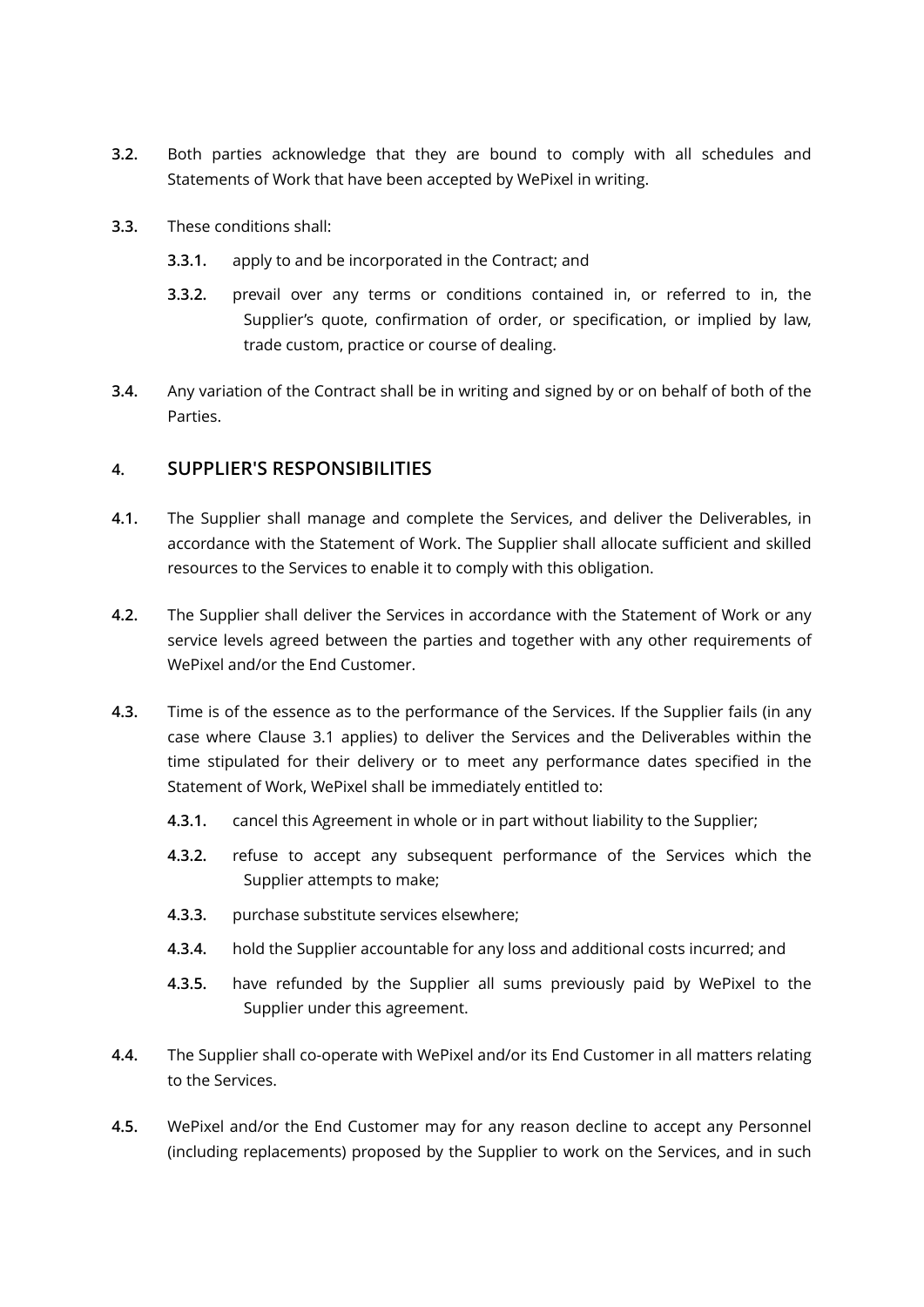event the Supplier shall propose a replacement without delay. The Supplier shall ensure the continued availability of each member of the Supplier's Personnel during the duration of the Statement of Work. The Supplier shall promptly notify WePixel and/or the End Customer if any member of the Supplier's Personnel is unable to work due to illness.

- **4.6.** If the Supplier wishes to replace a member of the Supplier's Personnel, it shall seek the prior written approval of WePixel and/or the End Customer. If at any time the WePixel and/or the End Customer considers that any member of the Supplier's Personnel is not suitable for the purpose of this agreement, then WePixel and/or the End Customer may require the Supplier to replace that person with a suitable alternative without delay. For the avoidance of any doubt, no change of member of the Supplier's Personnel should affect the Milestones.
- **4.7.** The Supplier acknowledges and agrees that:
- **4.8.** WePixel is entering into this agreement on the basis that the Supplier is able to provide the Services and hold themselves out as an expert in the provision of the Services so requested by WePixel;
	- **4.8.1.** If it considers that WePixel is not or may not be complying with any of WePixel's Responsibilities, it shall only be entitled to rely on this as relieving performance:
	- **4.8.2.** to the extent that it restricts or precludes performance of the Services by the Supplier; and
	- **4.8.3.** if the Supplier, promptly after the actual or potential non-compliance has come to its attention, has notified details to WePixel in writing;
	- **4.8.4.** During the term of each Contract and for a period of 6months following the termination of each Contract, the Supplier shall not (except with the prior written consent of WePixel, such consent not to be unreasonably withheld or delayed) solicit work from, or carry out work for, an End Customer with which the Supplier has been engaged on an Contract; and
	- **4.8.5.** It shall only upload and showcase work undertaken under a Contract on the Supplier's website with the permission of WePixel and pursuant to the terms provided by WePixel to the Supplier.

# <span id="page-4-0"></span>**5. WEPIXEL'S RESPONSIBILITIES**

- **5.1.** WePixel shall:
	- **5.1.1.** reasonably co-operate with the Supplier in all matters relating to the Services;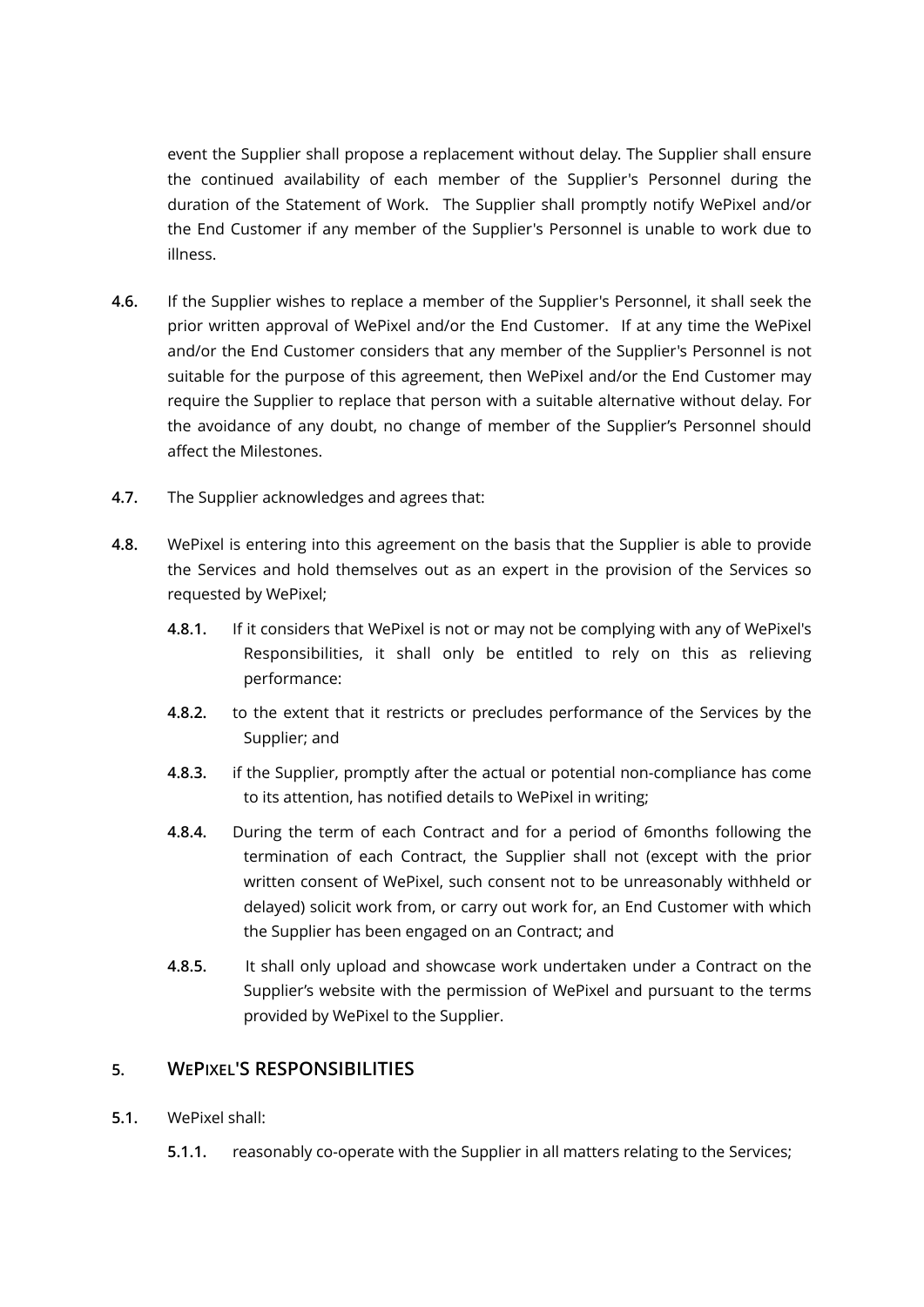- **5.1.2.** provide such access to the WePixel's premises and data, and such office accommodation and other facilities, as may reasonably be required by the Supplier and agreed by the WePixel in advance for the purposes of the Services and shall use reasonable endeavours to procure the same from the End Customer; and
- **5.1.3.** provide, in a timely manner, such information as the Supplier may request, and WePixel considers reasonably necessary, in order to carry out the Services and ensure that all information WePixel provides is accurate in all material respects and shall use reasonable endeavours to procure the same from the End Customer.

#### <span id="page-5-0"></span>**6. CHANGE CONTROL PROCEDURE**

- **6.1.** The Parties agree that the process for changing, reducing or adding to the Services or implementing other changes or proposed changes to any Statement of Work will be through the procedures set out in this Clause [5](#page-5-0).
- **6.2.** WePixel reserves the right to issue a Change Control Note ("CCN") to the Supplier, detailing the change requirements. The Supplier will use best endeavours to implement all the changes as detailed in the CCN, in a timely manner using the highest level of care, skill and diligence with best practice in the Supplier's industry, profession or trade.
- **6.3.** The Supplier agrees that if the End-Customer has a particular change control procedure in place, the Supplier will fully comply with any such procedure.

# <span id="page-5-3"></span><span id="page-5-2"></span>**7. CHARGES AND PAYMENT**

- **7.1.** Clause [6.2](#page-5-1) shall apply if the Services are to be provided on a time-and-materials basis. Clause [6.3](#page-6-0) shall apply if the Services are to be provided for a fixed price. The remainder of this Clause [6](#page-5-2) shall apply in either cases.
- <span id="page-5-1"></span>**7.2.** Where the Services are provided on a time-and-materials basis:
	- **7.2.1.** the charges payable for the Services shall be calculated in accordance with the Supplier's standard Man Day fee rates in force for the Supplier's Personnel involved in the supply of the Services, details of which are set out in the Statement of Work;
	- **7.2.2.** the Supplier's standard daily fee rates are calculated on the basis of an eighthour day worked between 8.00 am and 5.00 pm on weekdays (excluding weekends and public holidays) or as otherwise agreed between the Parties in a Statement of Work;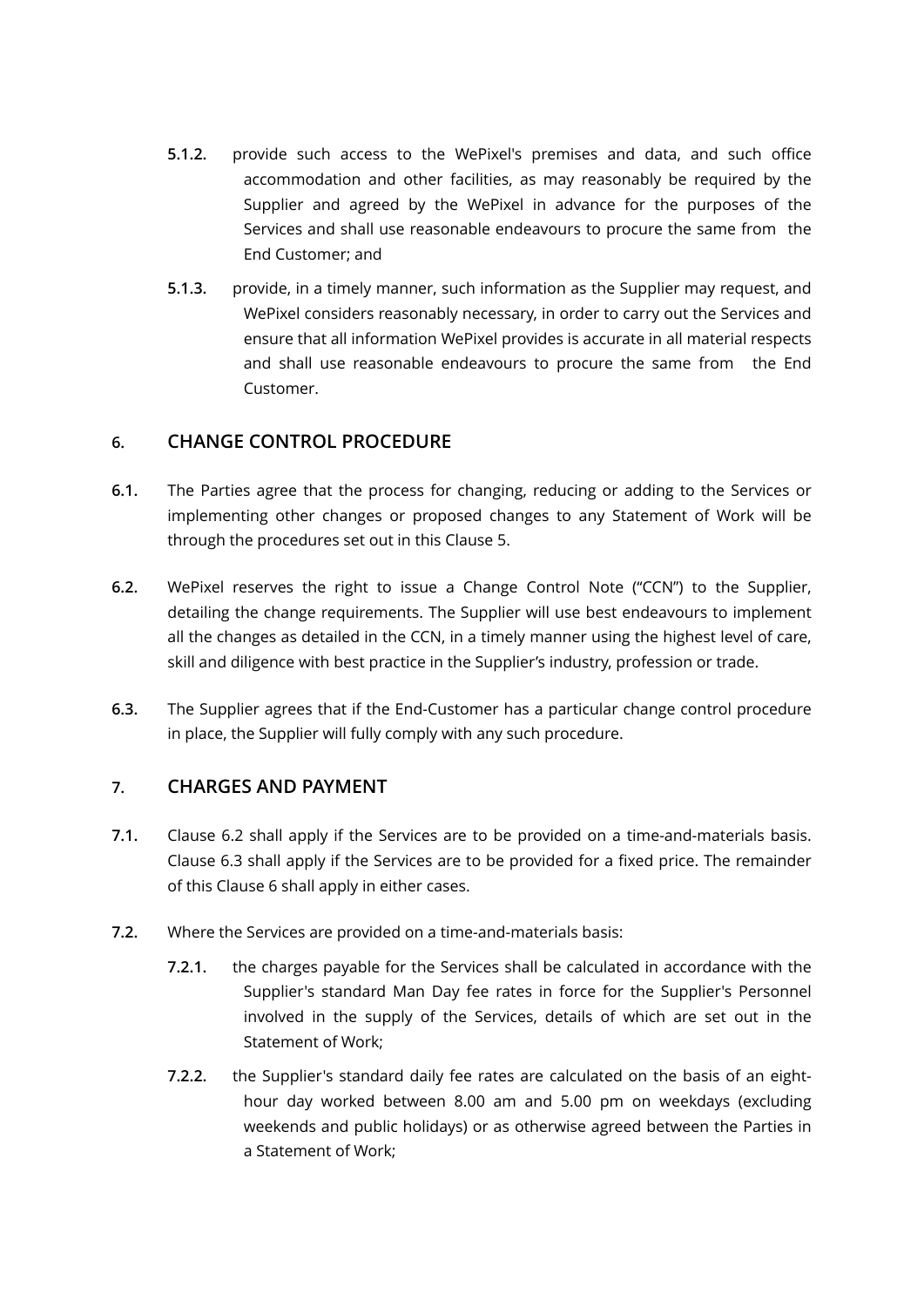- **7.2.3.** the Supplier shall not be entitled to charge on a pro-rata basis for part-days worked by the Supplier's Personnel unless it has WePixel's prior written consent to do so;
- **7.2.4.** the Supplier shall ensure that, where applicable, the members of the Supplier's Personnel complete time sheets recording time spent on the Services, and the Supplier shall use such time sheets to calculate the charges covered by each monthly invoice referred to in clause [6.2.5](#page-6-1); and
- <span id="page-6-1"></span>**7.2.5.** the Supplier shall invoice WePixel monthly in arrears for its charges for time, expenses and materials (together with VAT), where appropriate) for the month concerned, calculated as provided in this Clause [6.](#page-5-3) Each invoice shall set out the time spent by each member of the Supplier's Personnel and provide a detailed breakdown of any expenses and materials, accompanied by the relevant receipts.
- <span id="page-6-0"></span>**7.3.** Where the Services are provided for a fixed price, the total price for the Services (including expenses) shall be the amount set out in the Statement of Work. The total price shall be paid to the Supplier in accordance with the payment frequency set out in the Statement of Work. The Supplier shall invoice WePixel for the charges that are then payable, together with expenses and the costs of materials (and VAT, where appropriate), calculated as provided in this Clause 6.
- **7.4.** The Supplier's charges exclude VAT, which the Supplier shall add to its invoices at the appropriate rate.
- **7.5.** WePixel shall pay each invoice properly due, issued and submitted by Supplier within 60 days of the end of month in which the invoice is received.
- **7.6.** The Supplier shall maintain complete and accurate records of the time spent and materials used by the Supplier in providing the Services in such form as WePixel shall approve. The Supplier shall allow WePixel and/or the End Customer to inspect such records at all reasonable times on request.
- **7.7.** Without prejudice to any other right or remedy it may have, WePixel reserves the right to set off any amount owing at any time to it by the Supplier against any amount payable by WePixel to the Supplier under this agreement.
- **7.8.** WePixel shall make all payments for the Services without withholding or deduction of, or in respect of, any tax unless required by law (in which case WePixel shall make such withholding or deduction in the minimum amount required by law).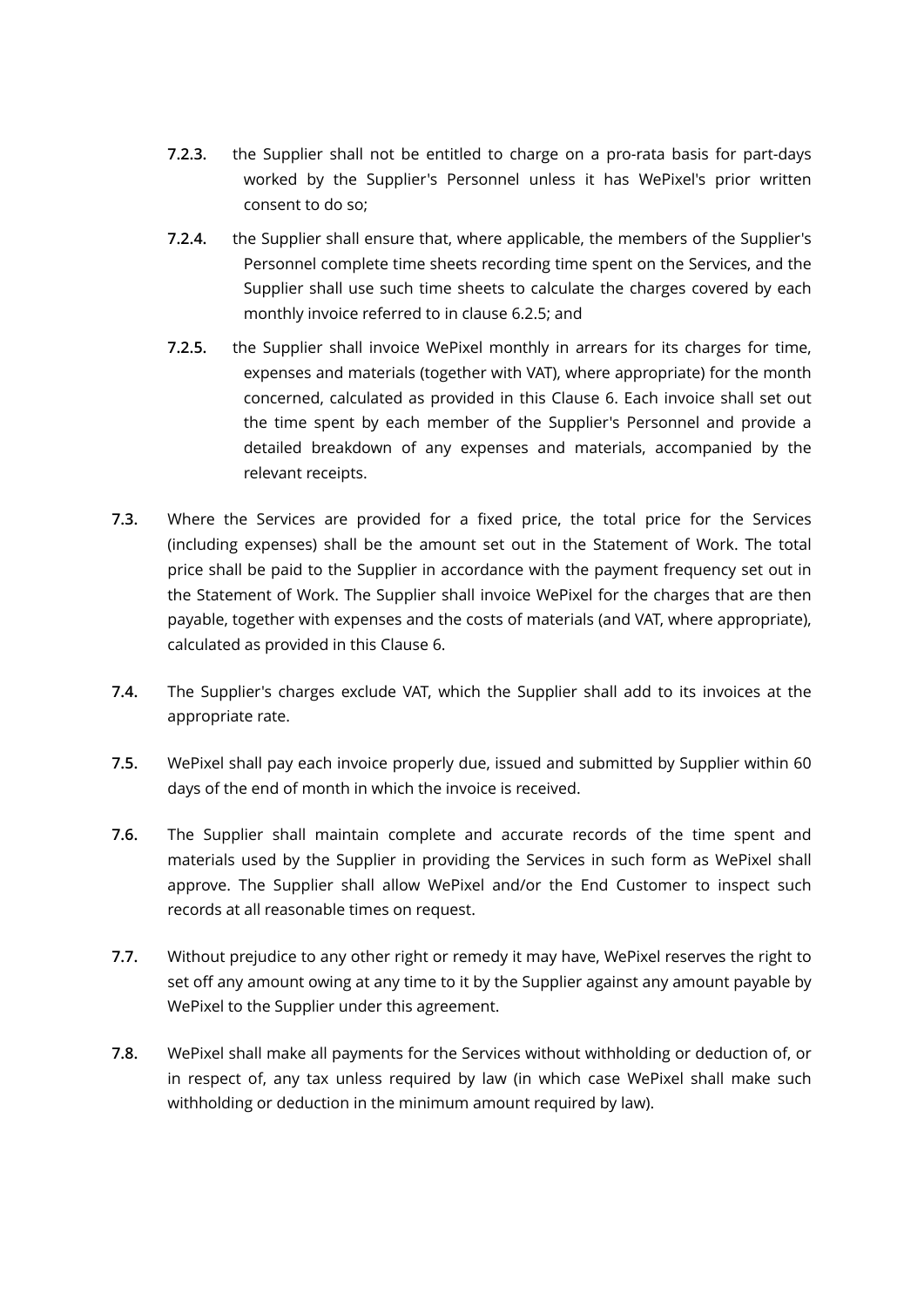**7.9.** To the extent that WePixel uses the Services supplied by the Supplier to supply equivalent services to another entity and that other entity withholds or deducts an amount of, or in respect of, tax from any payments which it makes to WePixel for the supply of those services without paying to WePixel such additional amount as will ensure that WePixel receives the same total amount that it would have received if no such withholding or deduction had been required to be made, the total price for the Services (excluding any VAT) shall be reduced by the amount of such withholding or deduction.

#### <span id="page-7-0"></span>**8. QUALITY OF SERVICES**

- <span id="page-7-1"></span>**8.1.** The Supplier warrants to WePixel that:
	- **8.1.1.** the Supplier will perform the Services with the highest degree of care and skill and in accordance with best industry practice;
	- **8.1.2.** the Services will conform with all descriptions and specifications provided to WePixel by the Supplier, including the Statement of Work;
	- **8.1.3.** the Services will be provided in accordance with all applicable legislation from time to time in force;
	- **8.1.4.** holds the Accreditation, meets and intends to continue to meet for at least the term of this Agreement all necessary criteria to ensure it continues to hold the Accreditation;
	- **8.1.5.** has done nothing whether by act or omission which may in any way jeopardise or cause the Supplier to lose (in full or in part) any element of the Accreditation;
	- **8.1.6.** will immediately inform WePixel if it becomes, is, or ought reasonably to have become aware of any acts, omissions or factors which may jeopardise or cause it to lose (in full or in part) any element of the Accreditation; and
	- **8.1.7.** there is no alleged or actual infringement, whether or not under English law, of any third party's Intellectual Property Rights or other rights arising out of the use or supply of the products of the Services (including the Deliverables).
- **8.2.** WePixel's rights under this agreement are in addition to the statutory terms implied in favour of WePixel by the Supply of Goods and Services Act 1982 and any other statute.
- **8.3.** The provisions of this Clause [7](#page-7-0) shall survive any performance, acceptance or payment pursuant to this agreement and shall extend to any substituted or remedial services provided by the Supplier.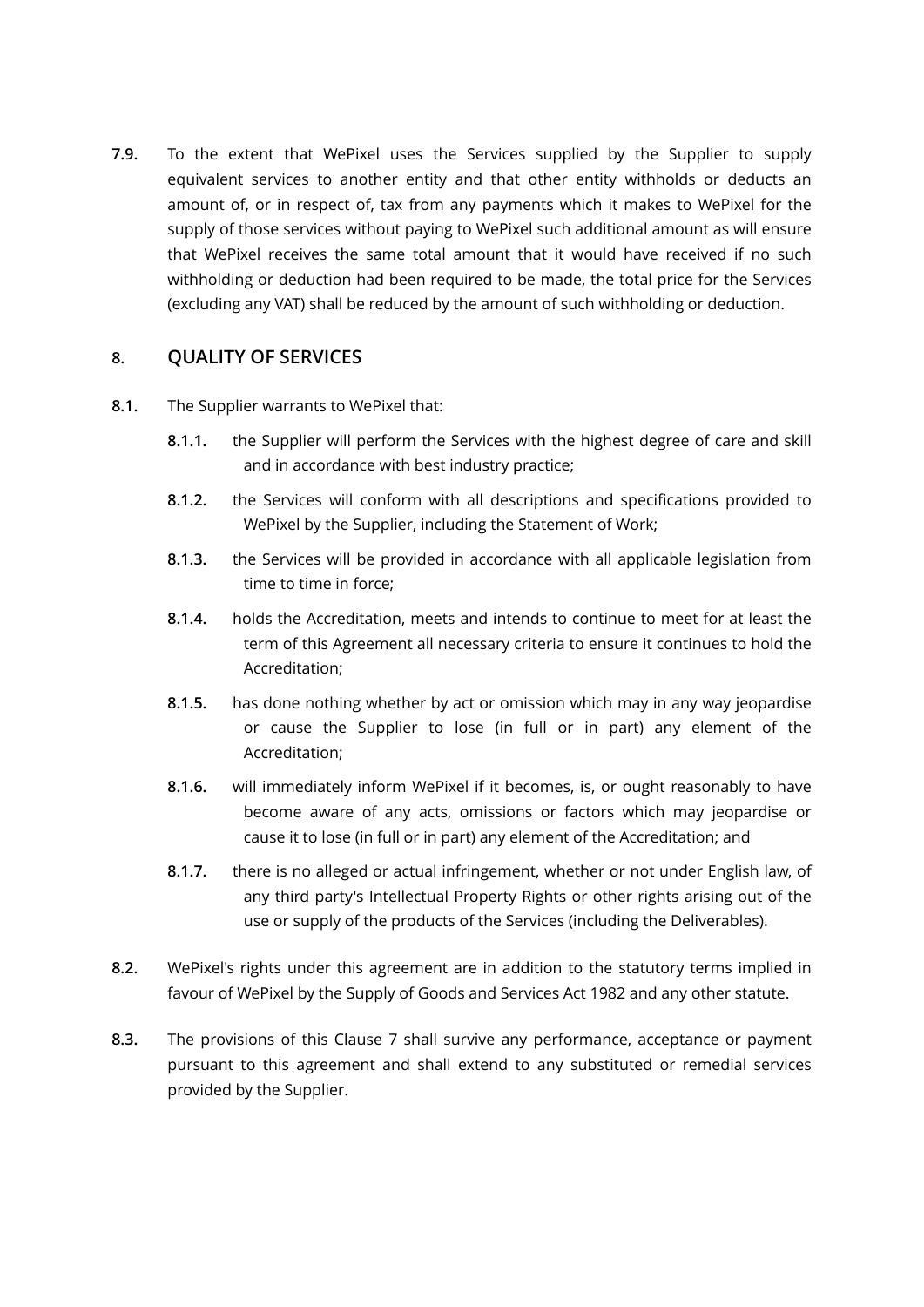## **9. INTELLECTUAL PROPERTY RIGHTS**

- <span id="page-8-0"></span>**9.1.** The Supplier hereby assigns to WePixel, with full title guarantee and free from all third party rights, the Intellectual Property Rights and all other rights in the products of the Services (including the Deliverables).
- **9.2.** The Supplier shall, promptly at WePixel's request, do or procure to be done all such further acts and things and the execution of all such other documents as WePixel may from time to time require for the purpose of securing for WePixel the full benefit of this agreement, including all right, title and interest in and to the Intellectual Property Rights and all other rights assigned to WePixel in accordance with Clause [8.1.](#page-8-0)

#### **10. INDEMNITY**

- <span id="page-8-1"></span>**10.1.** Nothing in this Agreement shall limit or exclude a Party's liability:
	- **10.1.1.** for death or personal injury caused by its negligence, or the negligence of its employees, agents or subcontractors;
	- **10.1.2.** for fraud or fraudulent misrepresentation;
	- **10.1.3.** under any indemnity; or
	- **10.1.4.** for breach of the terms implied by section 2 of the Supply of Goods and Services Act 1982 (title and quiet possession) or any other liability which cannot be limited or excluded by applicable law.
- **10.2.** The Supplier shall indemnify and hold WePixel harmless from all claims and all direct, indirect or consequential liabilities (including loss of profits, loss of business, depletion of goodwill and similar losses), costs, proceedings, damages and expenses (including legal and other professional fees and expenses) awarded against, or incurred or paid by, WePixel as a result of or in connection with:
	- **10.2.1.** any claim made against WePixel in respect of any liability, loss, damage, injury, cost or expense sustained by WePixel's employees or agents or by any WePixel or third party to the extent that such liability, loss, damage, injury, cost or expense was caused by, relates to or arises from the provision of the Services or the Deliverables as a consequence of a direct or indirect breach or negligent performance or failure or delay in performance of this agreement by the Supplier; or
	- **10.2.2.** any breach of the confidentiality clause (Clause [10](#page-9-0)); or
	- **10.2.3.** any breach of the anti-bribery clause (Clause [14\)](#page-12-0); or
	- **10.2.4.** Any breach of the warranties clause (Clause [7.1](#page-7-1)).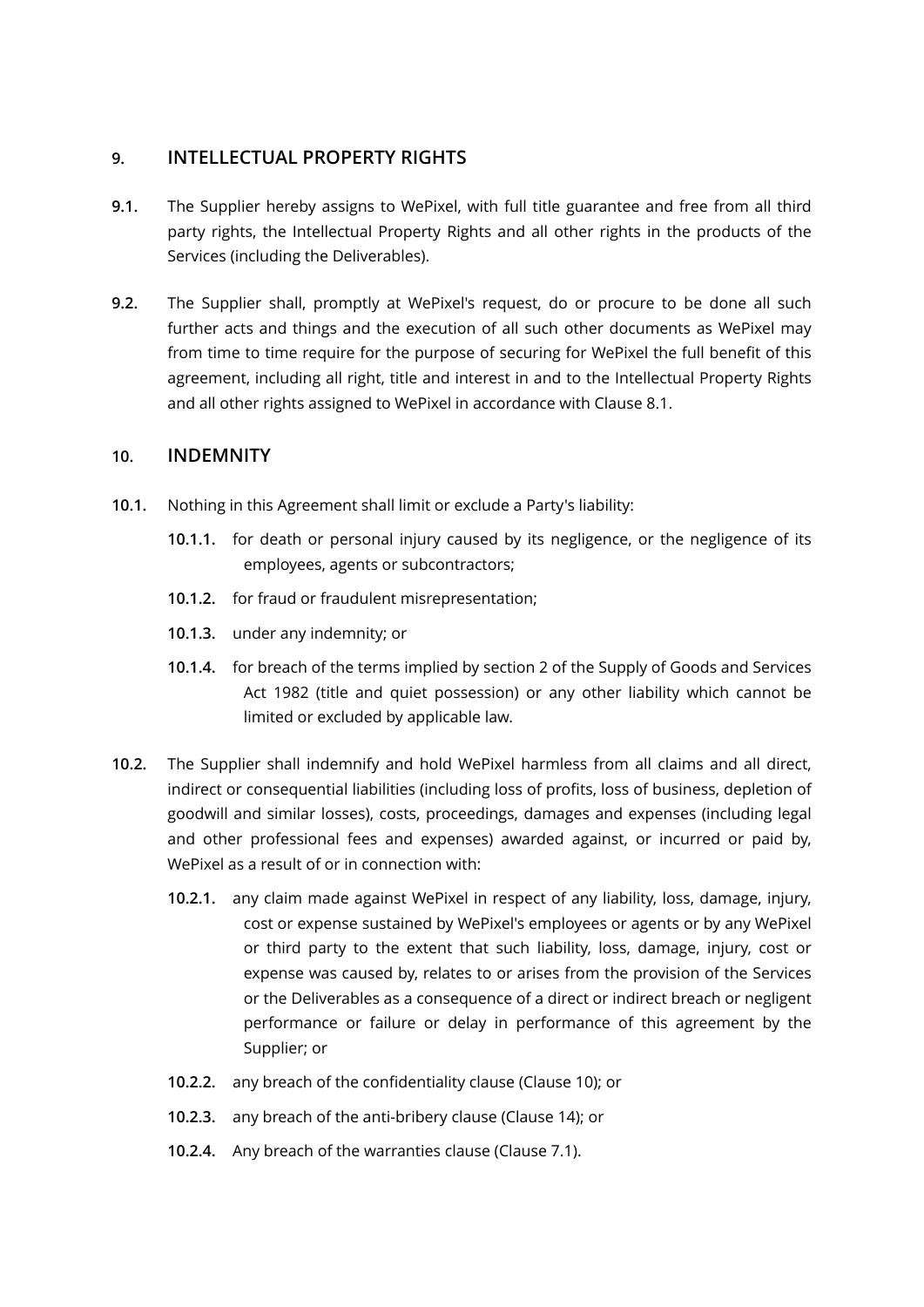- **10.3.** During the term of this agreement, the Supplier shall maintain in force with a reputable insurance company professional indemnity insurance in an amount not less than £1,000,000 and shall, on WePixel's request, produce both the insurance certificate giving details of cover and the receipt for the current year's premium.
- **10.4.** WePixel shall not in any circumstances be liable to the Supplier for loss of profits, business or contracts or any other indirect or consequential loss caused in any way by some act, omission, or misrepresentation (excluding any fraudulent or negligent misrepresentation) committed in connection with this contract (whether arising from negligence, breach of contract or howsoever), even if such loss was reasonably foreseeable or if the Supplier had advised the WePixel of the possibility of such loss.
- **10.5.** Save for in respect of liability arising under Clause [9.1](#page-8-1), the total aggregate liability of the WePixel to the Supplier from any cause relating to or arising out of this contract, regardless of the form of action whether in contract, tort or otherwise, will not exceed the price paid by WePixel to the Supplier in the 3 months prior to the breach occurring under a Contract.

#### <span id="page-9-0"></span>**11. CONFIDENTIALITY AND WEPIXEL'S PROPERTY**

- **11.1.** Both Parties shall keep in strict confidence all technical or commercial know-how, passwords, specifications, inventions, processes or initiatives which are of a confidential nature and have been disclosed by the Disclosing Party to the Receiving Party or its agents, and any other confidential information concerning the Disclosing Party's business or its products which the Receiving Party may obtain. Both Parties shall restrict disclosure of such confidential material to such of its employees as need to know the same for the purpose of discharging the relevant Party's obligations to the other, and shall ensure that their Personnel are subject to obligations of confidentiality corresponding to those which bind the Parties.
- **11.2.** The Supplier hereby consents to WePixel sharing all Confidential Information with any End Customer.
- **11.3.** All materials, equipment, tools, copyright, rights in designs and any other Intellectual Property Rights in all drawings, specifications and data supplied by WePixel to the Supplier shall at all times be and remain the exclusive property of WePixel, but shall be held by the Supplier in safe custody at its own risk and maintained and kept in good condition by the Supplier until returned to WePixel, and shall not be disposed of or used other than in accordance with WePixel's written instructions or authorisation.
- **11.4.** This Clause [10](#page-9-0) shall survive for two years post-termination of this agreement for any reason.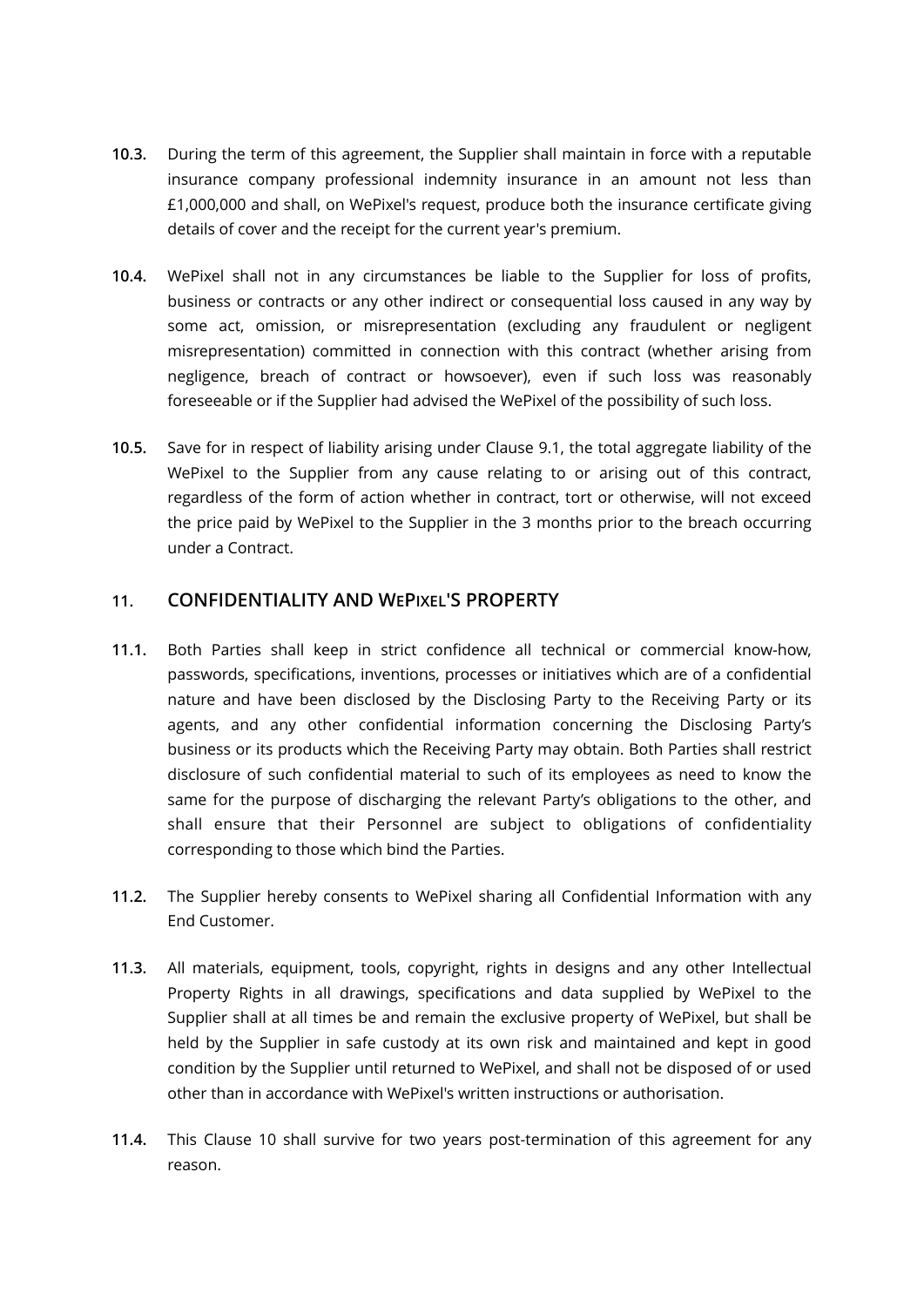#### <span id="page-10-0"></span>**12. TERMINATION**

- **12.1.** Without prejudice to any other rights or remedies to which WePixel may be entitled, WePixel may terminate this agreement without liability to the Supplier if:
	- **12.1.1.** the performance of the Services is delayed, hindered or prevented by circumstances beyond the Supplier's reasonable control; or
	- **12.1.2.** the Supplier commits any breach of its obligations under this agreement and fails to remedy that breach within 14 days of receiving written notice from WePixel requiring its remedy; or
	- **12.1.3.** an order is made or a resolution is passed for the winding up of the Supplier, or circumstances arise which entitle a court of competent jurisdiction to make a winding-up order in relation to the Supplier; or
	- **12.1.4.** an order is made for the appointment of an administrator to manage the affairs, business and property of the Supplier, or documents are filed with a court of competent jurisdiction for the appointment of an administrator of the Supplier, or notice of intention to appoint an administrator is given by the Supplier or its directors or by a qualifying floating charge holder (as defined in paragraph 14 of Schedule B1 to the Insolvency Act 1986); or
	- **12.1.5.** a receiver is appointed of any of the Supplier's assets or undertaking, or if circumstances arise which entitle a court of competent jurisdiction or a creditor to appoint a receiver or manager of the Supplier, or if any other person takes possession of or sells the Supplier's assets; or
	- **12.1.6.** the Supplier makes any arrangement or composition with its creditors, or makes an application to a court of competent jurisdiction for the protection of its creditors in any way, or becomes bankrupt; or
	- **12.1.7.** the Supplier ceases, or threatens to cease, to trade, or WePixel reasonably believes the Supplier is likely to cease to trade; or
	- **12.1.8.** there is a change of control of the Supplier within the meaning of section 1124 of the Corporation Tax Act 2010; or
	- **12.1.9.** the Supplier takes or suffers any similar or analogous action in any jurisdiction in consequence of debt.
- **12.2.** WePixel shall have the right to terminate this Agreement without cause by providing 5 days' notice to the Supplier.
- **12.3.** On termination of this agreement for any reason, the Supplier shall immediately deliver to WePixel all WePixel Data. The Supplier shall certify to WePixel that it has not retained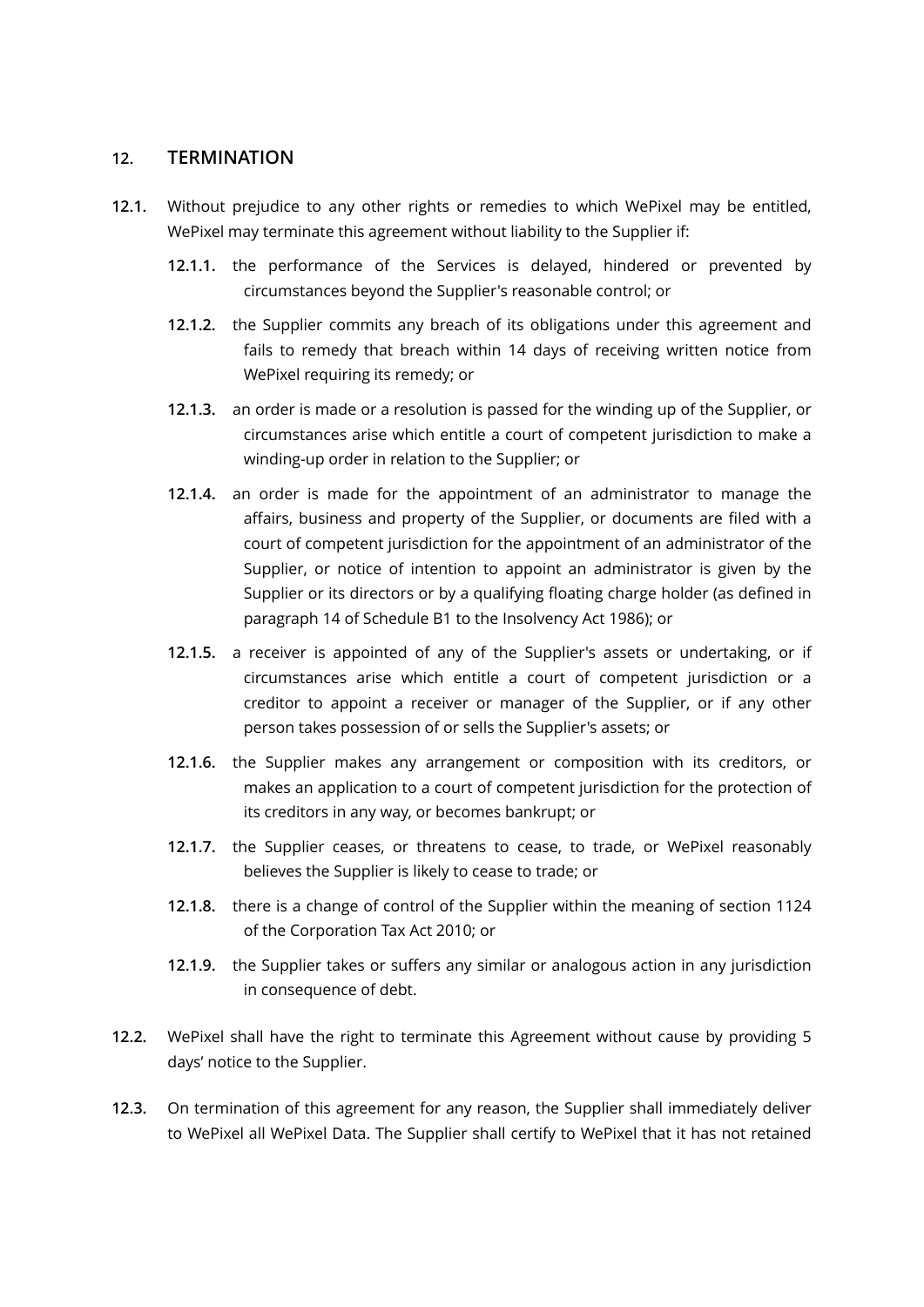any copies of such information or data, except for one copy which the Supplier may use for audit purposes only and subject to the confidentiality obligations in Clause 10.

- **12.4.** On termination of this agreement by WePixel, the Supplier shall immediately deliver to WePixel all specifications, programs (including source codes) and other documentation comprised in the Deliverables and existing at the date of such termination, whether or not then complete. All Intellectual Property Rights in such materials shall automatically pass to WePixel (to the extent that they have not already done so by virtue of clause [8.1\)](#page-8-0), who shall be entitled to enter the premises of the Supplier to take possession of them. The Supplier hereby grants WePixel and its Personnel an irrevocable licence to enter any premises where the materials are stored or located in order to repossess the same.
- **12.5.** Termination of this agreement, however it arises, shall not affect or prejudice the accrued rights of the parties as at termination or the continuation of any provision expressly stated to survive, or implicitly surviving, termination.
- **12.6.** WePixel reserves the right to cancel a Statement of Work/Services at any time before the start date without incurring any cost or penalty. Where possible, WePixel shall give advance notice of any such cancellation.

#### **13. REMEDIES**

- **13.1.** If any Services are not supplied in accordance with, or the Supplier fails to comply with, any terms of this agreement, WePixel shall be entitled (without prejudice to any other right or remedy) to exercise any one or more of the following rights or remedies:
	- **13.1.1.** to act in accordance with Clause 3.1; or
	- **13.1.2.** to rescind this agreement; or
	- **13.1.3.** to refuse to accept the provision of any further Services by the Supplier and to require the immediate repayment by the Supplier of all sums previously paid by WePixel to the Supplier under this agreement; or
	- **13.1.4.** to require the Supplier, without charge to WePixel, to carry out such additional work as is necessary to correct the Supplier's failure; or
	- **13.1.5.** and in any case to claim such damages as it may have sustained in connection with the Supplier's breach or breaches of this agreement not otherwise covered by the foregoing provisions of this clause.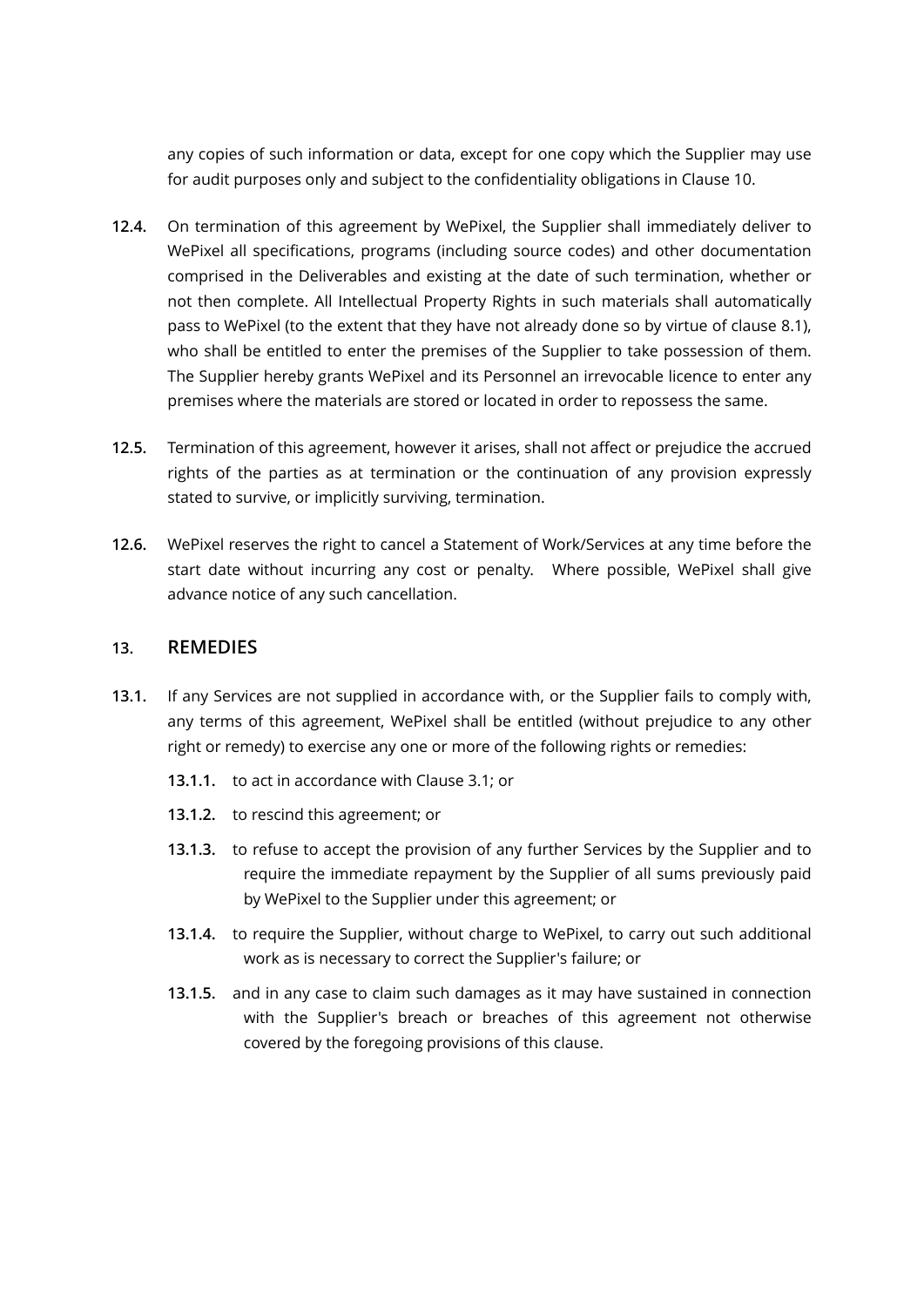#### **14. FORCE MAJEURE**

**14.1.** WePixel reserves the right to defer the date for performance of, or payment for, the Services, or to cancel this agreement, if it is prevented from or delayed in carrying on its business by acts, events, omissions or accidents beyond its reasonable control, including without limitation strikes, lock-outs or other industrial disputes (whether involving the workforce of WePixel or any other party), failure of a utility service or transport network, act of God, war, riot, civil commotion, malicious damage, compliance with any law or governmental order, rule, regulation or direction, accident, breakdown of plant or machinery, fire, flood, storm or default of suppliers or sub-contractors.

#### <span id="page-12-0"></span>**15. ANTI-BRIBERY AND ANTI-CORRUPTION**

- <span id="page-12-1"></span>**15.1.** The Supplier shall perform its duties under this Agreement in accordance with applicable laws, rules, regulations or ordinances, including complying with all applicable anticorruption laws, including the UK Bribery Act 2010 and the United States Foreign Corrupt Practices Act ("FCPA"), and all comparable laws in WePixel's local country. The Supplier shall not retaliate against WePixel, if WePixel has, in good faith, reported a possible violation of this Clause or refused to participate in activities that violate this Clause.
- **15.2.** Breach of Clause [14.1](#page-12-1) shall be deemed to be a breach under Clause [11](#page-10-0).

#### **16. WAIVER**

- **16.1.** A waiver of any right under this Agreement is only effective if it is in writing and it applies only to the Party to whom the waiver is addressed and the circumstances for which it is given.
- **16.2.** Unless specifically provided otherwise, rights arising under this agreement are cumulative and do not exclude rights provided by law.

#### **17. EMPLOYEES AND NON-SOLICITATION**

- <span id="page-12-2"></span>**17.1.** During the term of this Agreement and for a period of 6 months from its termination the Supplier will not induce, entice or solicit for employment any member of the other's then current personnel. This clause shall not apply to any applicant who applies to the Supplier on the basis of a general job advertisement.
- **17.2.** In respect of any breach of Clause [16.1](#page-12-2), WePixel, in addition to any other remedies available in the Statement of Work or at law, shall be entitled to recover from the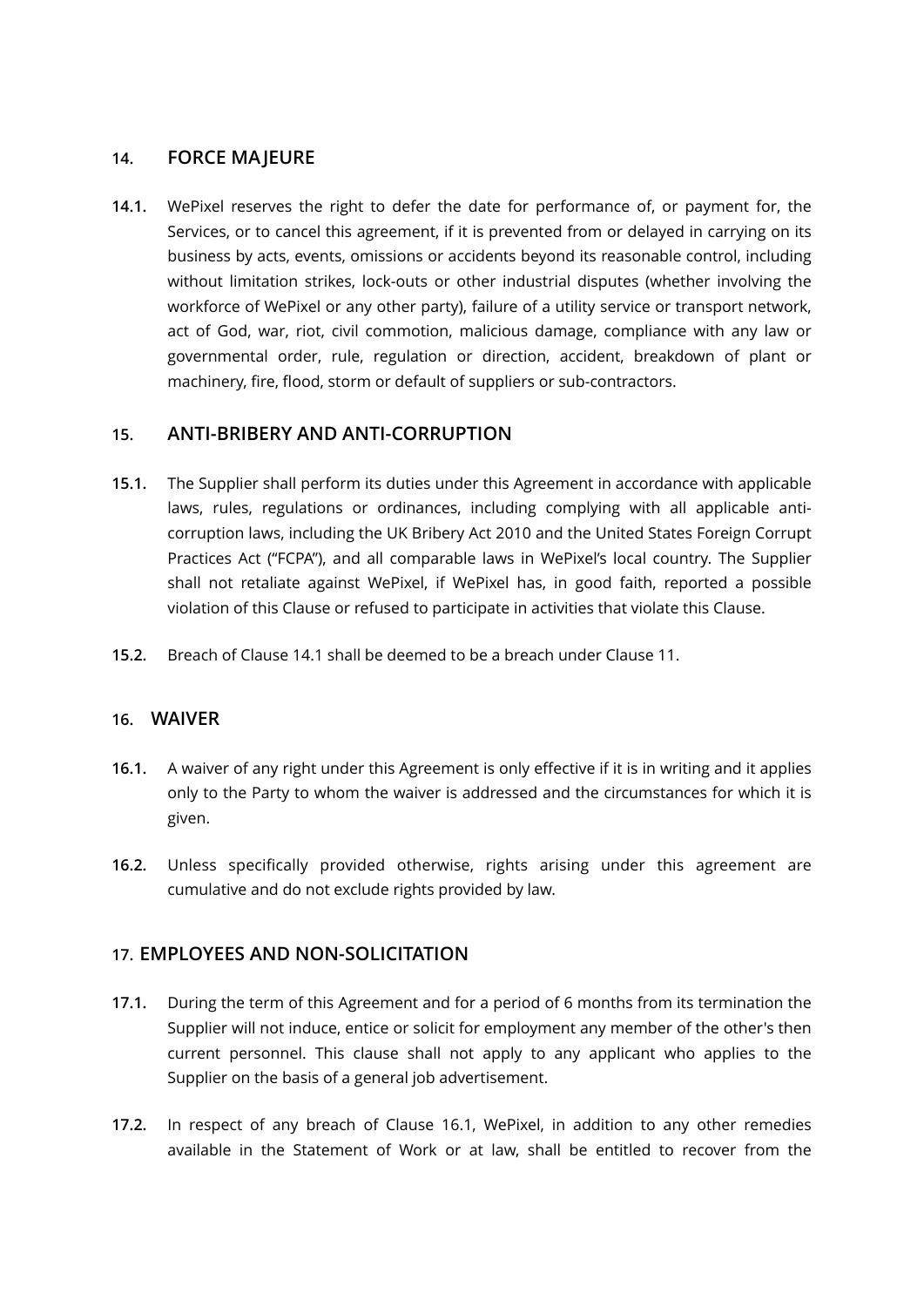Supplier in breach the costs of recruiting and training a replacement for any member of WePixel's personnel employed or solicited for employment.

#### **18. ASSIGNMENT**

- **18.1.** The Supplier shall not, without the prior written consent of WePixel, assign, transfer, charge, sub-contract or deal in any other manner with all or any of its rights or obligations under this agreement.
- **18.2.** WePixel may at any time assign, transfer, charge, sub-contract or deal in any other manner with all or any of its rights or obligations under this agreement.

#### **19. THIRD PARTY RIGHTS**

- **19.1.** Save as provided for in Clauses [18.2](#page-13-0) and [18.3](#page-13-1) below, this Agreement is made for the benefit of the Parties to it and (where applicable) their successors and permitted assigns, and save as provided for in Clauses [18.2](#page-13-0) and [18.3](#page-13-1) below, is not intended to benefit, or be enforceable by, anyone else.
- <span id="page-13-0"></span>**19.2.** WePixel may pass on the benefit of any indemnity or other provision obtained from the Supplier in this Agreement to any other WePixel Party each of which may enforce directly any indemnity or other provision set out in this Agreement which is for its benefit by virtue of the Contracts (Rights of Third Parties) Act 1999.
- <span id="page-13-1"></span>**19.3.** The Supplier recognises that losses may be suffered by any WePixel Party and not by WePixel itself but nevertheless, the Supplier will not use this as a reason for not complying with the indemnity and other provisions in this Agreement.

#### **20. NOTICES**

<span id="page-13-2"></span>**20.1.** Any notice required to be given under this agreement shall be in writing and shall be delivered by hand or sent by pre-paid first-class post or recorded delivery post to the other party at its address as set out in this Agreement (Schedule 1), or such other address as may have been notified by a party for such purposes, or sent by email to the other party's email as set out in this Agreement. A notice delivered by hand shall be deemed to have been received when delivered (or, if delivery is not in business hours, at 9.00 am on the first business day following delivery). A correctly addressed notice sent by pre-paid first-class post or recorded delivery post shall be deemed to have been received at the time when it would have been delivered in the normal course of post. A notice sent by email shall be deemed to have been received at the time of transmission (as shown by the timed printout obtained by the sender).